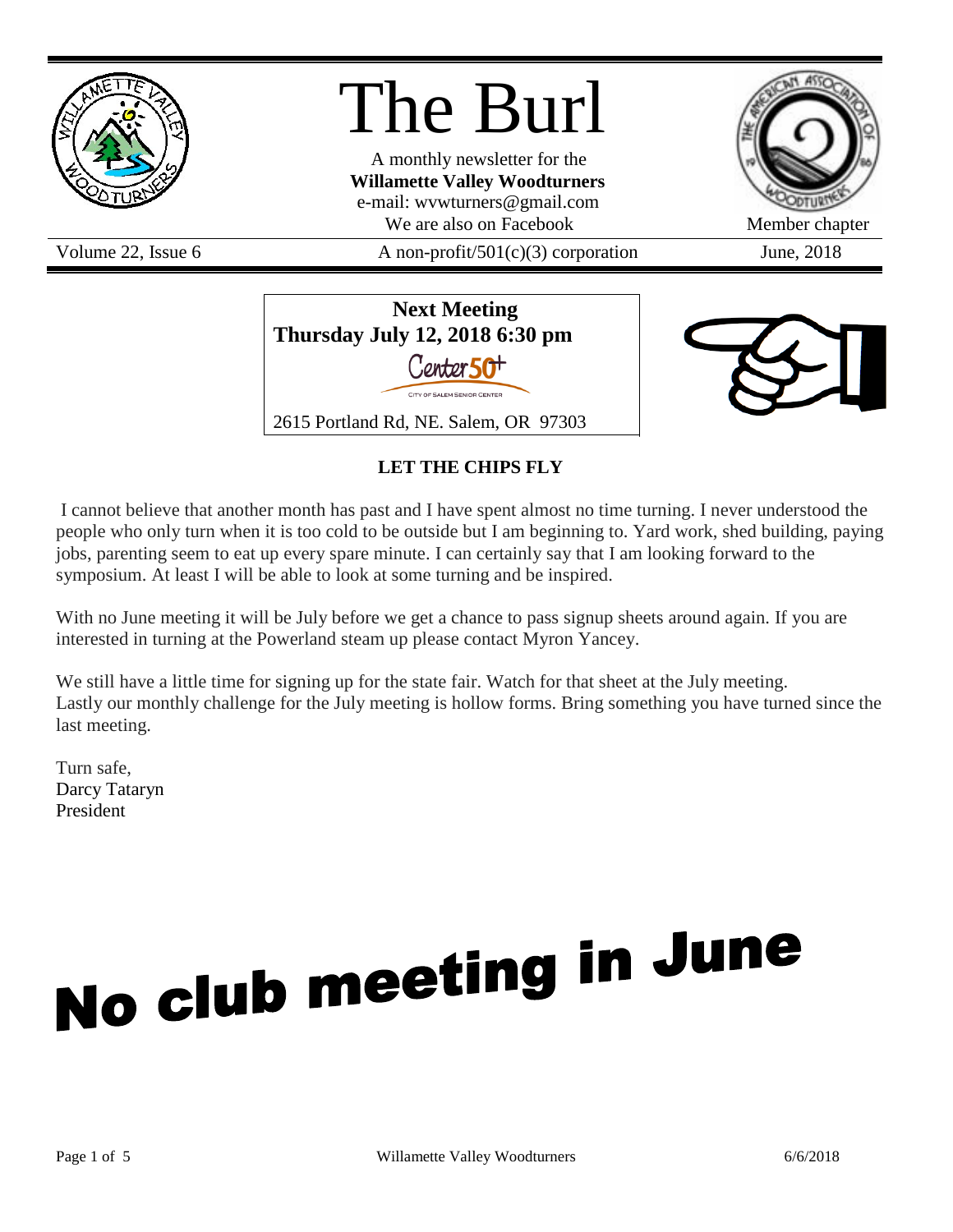# **Club Meeting Minutes May 10, 2018**

- President Darcy Tataryn-
	- Pledge of Allegiance
	- **Introduction of Visitors**
	- No meeting for the month of June
	- Sign-up for Steam-up and Oregon State Fair
		- Myron has a golf cart for the Steam-up for transportation in the parking lot
		- Bob is looking for someone to take over the Oregon State Fair Coordinator
	- Encourage members to attend the symposium in Portland even if it is for a short time  $(1 \text{ day or so...})$
- Mark Beads for courage boxes still needed to be presented at the Symposium suggested put in a card containing your name, type of wood, date, etc.
- Jeff Zens
	- Turn in your Pens for Troops
	- Pen turning class for May 19<sup>th</sup> sign-up… *(CLASS WAS CANCELLED)*
	- $\blacksquare$  There will be a class for tool sharpening by Nick Stagg Need sign-up
	- Demonstrator for July will be GIZZMOS & JIGS headed up by Walt
- MAY DEMONSTRATOR: Nick Stagg… "Hollow Form Turning"
	- Demonstrated the use of the different types of tools for hollowing
	- Nick said the his mentor was Jack Knight
	- His favorite finish is "renaissance wax."
- President Darcy
	- The July Bring Back Drawing will be a "HOLLOW FORM"
	- Don't forget Myron Yancy needs you to sign-up for the steam-up

# **Jigs, Gadgets and Gizmos – July 12th Meeting**

Many club members can rightfully list ingenuity high on their list of personal attributes. Woodturning – and woodworking in general – often becomes an exercise in problem-solving. If you have solved a vexing woodturning problem, sharing your solution might save a fellow club member a whole lot of trouble. Please share your invention, your creation, and your design process with the membership at our July meeting.

**\_\_\_\_\_\_\_\_\_\_\_\_\_\_\_\_\_\_\_\_\_\_\_\_\_\_\_\_\_\_\_\_\_\_\_\_\_\_\_\_\_\_\_\_\_\_\_\_\_\_\_\_\_\_\_\_\_\_\_\_\_\_\_\_\_\_\_\_\_\_\_\_\_\_\_\_\_\_\_\_\_\_\_\_\_\_**

If you have a steady rest, a router carriage, an indexing device, or any other gadget you've fabricated for your lathe, your grinder, or your tools, we want to hear from you. We would like five or six club members to share the presentation, meaning each person would only need to prepare for about 15 minutes of talking. Please get in touch with Jeff Zens [\(jeffzens@custombuiltfurniture.com\)](mailto:jeffzens@custombuiltfurniture.com) by May 17 to share your "genius" with the club.

**\_\_\_\_\_\_\_\_\_\_\_\_\_\_\_\_\_\_\_\_\_\_\_\_\_\_\_\_\_\_\_\_\_\_\_\_\_\_\_\_\_\_\_\_\_\_\_\_\_\_\_\_\_\_\_\_\_\_\_\_\_\_\_\_\_\_\_\_\_\_\_\_\_\_\_\_\_\_\_\_\_\_\_\_\_\_\_**

Thanks!!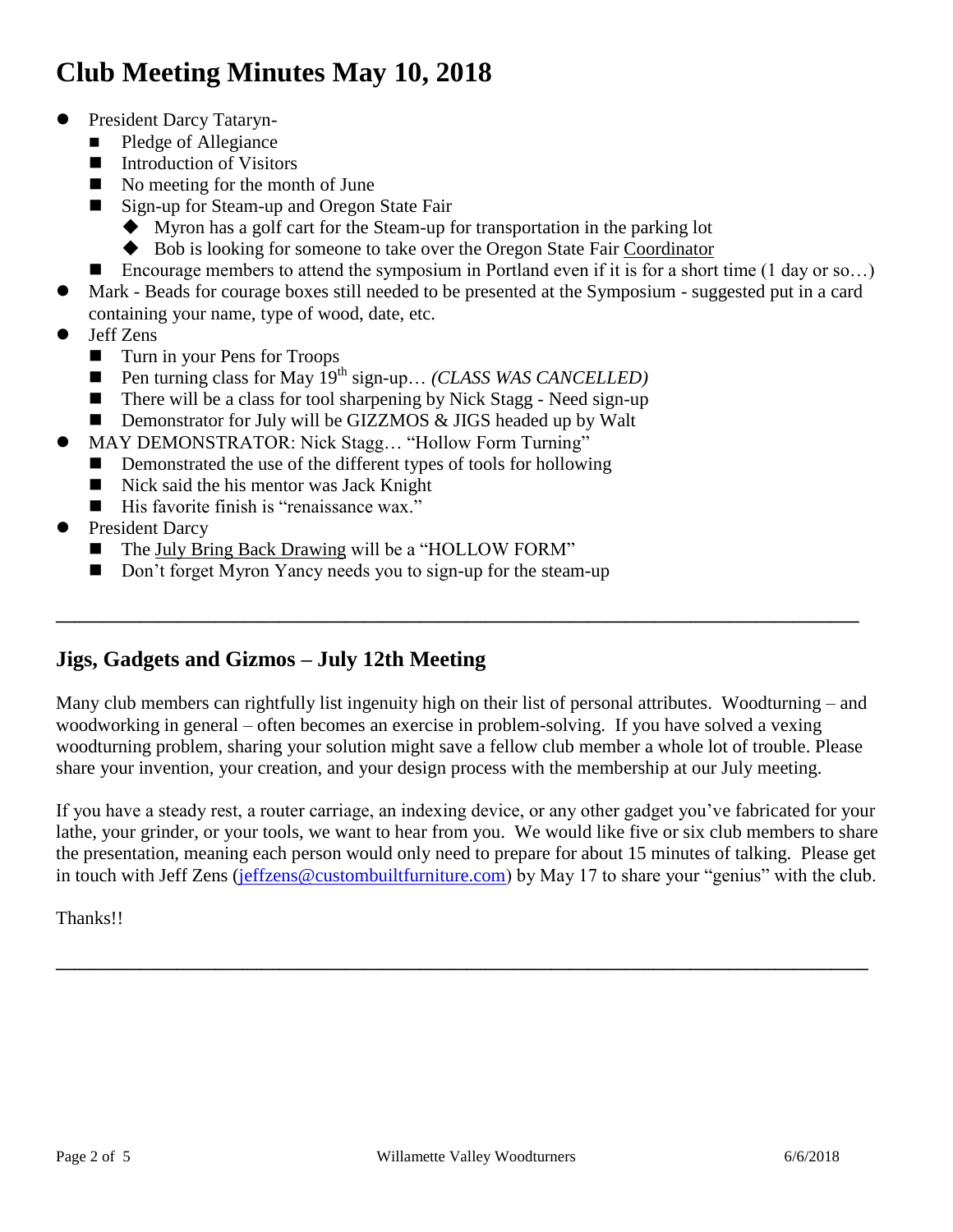# **Club Business**

## **Treasurer's Report (5/7-6/6)**

By Henrik Åberg, Treasurer

| <b>Beginning Balance</b> | \$14,377.91 |
|--------------------------|-------------|
| <b>Income</b>            |             |
| Membership dues          | \$85.00     |
| Raffle                   | \$63.00     |
| <b>Total Income</b>      | \$123.00    |
| <b>Ending Balance</b>    | \$14,525.91 |

# **Upcoming Events**

- **June 14: No Meeting. Please attend the AAW Symposium!!**
- **June 14-17: AAW's 32nd Annual International Symposium in Portland, Oregon**
- **July 12: Jigs, Gadgets and Gizmos (see related article in this newsletter)**
- **July 28 & 29th and August 4th & 5th: Steam-Up**
- **August 9: Demonstrator Eric Lofstrom**
- **August 29th - September 3rd: Oregon State Fair**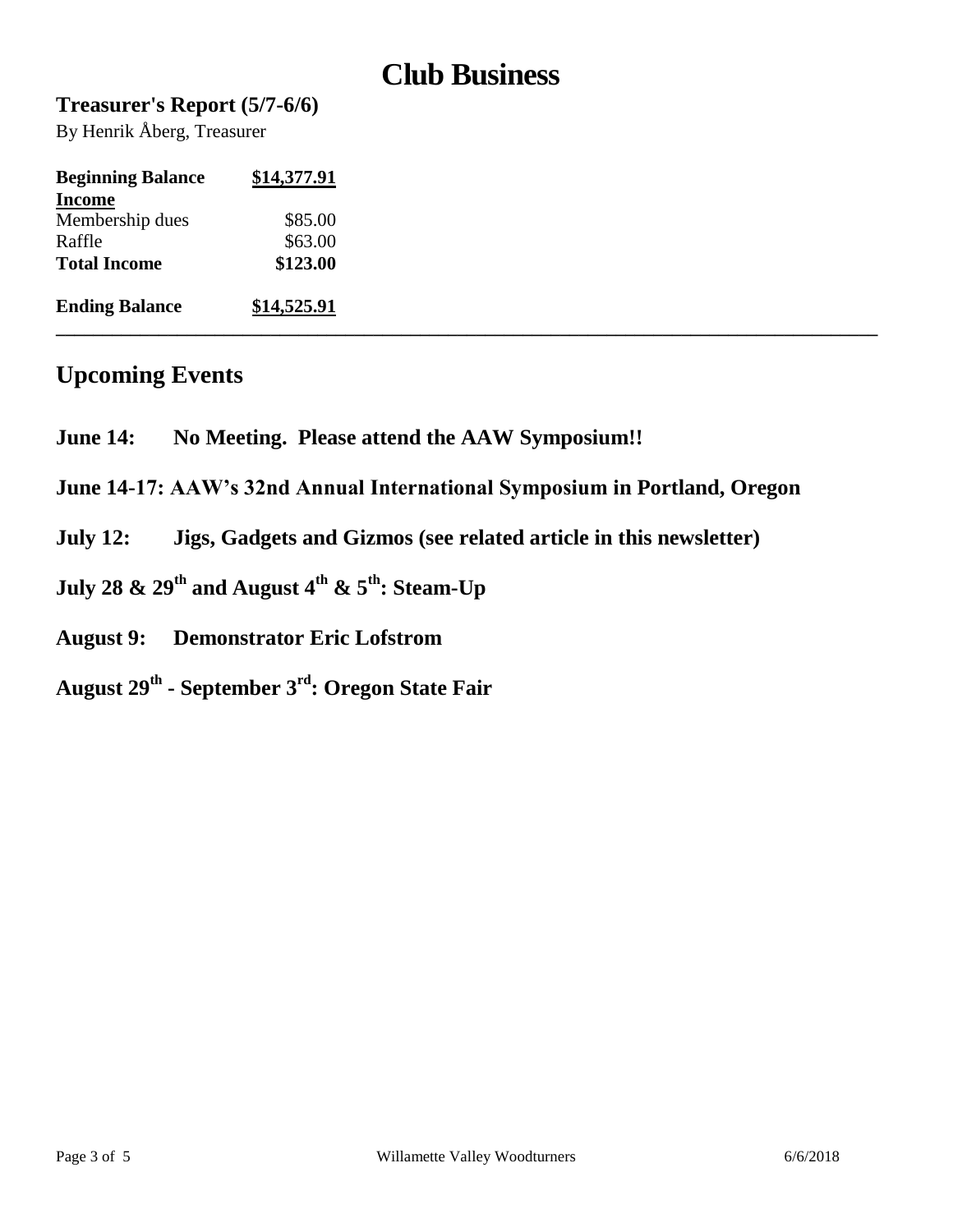# Membership Rewards

## **Library**

A friendly reminder to members with books and/or videos checked out from the library. Please return them at this next meeting.

## **Wood Gathering**

Sign-up sheets will be available to indicate your availability to help with wood gathering. Anyone who learns of a tree or log that is available to the club should notify Jerry Lelack, (503) 510-1577 or Bob Hutchinson, (503) 508-3279. The intent is to gather wood, process it to usable pieces, store it at the home of Terry Gerros, and then make it available to members. Terry can be reached at (503) 580-5013.

## **From Terry Gerros**

I am a distributor for Stick Fast CA glue, Sharpfast Sharpening systems, the Holdfast vacuum chucking system and Saburrtooth Carving bits. If you have an interest in these products, give me a call or send me an [email](mailto:gerrost@yahoo.com) for details.

## **Supplies**

The club purchases a few supplies in bulk and sells it to members at club cost. We routinely have superglue (\$5), black or brown superglue (\$10) accelerator (\$10) and Anchorseal (\$11/gal). The club has a small supply of half round protractors (\$6) used to measure the angle ground on a tool, and depth gauges (\$5). HSS Round Tool Bits rods (1/4" x 8") are also available (\$3). Bruce Stangeby will have the resale items available at the meetings, except for Anchorseal which is available through [Jeff Zens.](mailto:jszens@custombuiltfurniture.com)

## **Club Member Discounts**

- **Craft Supply**: The club's order will be going out on the Monday following our Club Meeting if our order equals or exceeds \$1,000. Craft Supply gives us a 10% discount plus free shipping on all items, and occasional additional discounts on certain other items and quantity purchases. If you order from the sales items, you will receive the club discount in addition to the sale discount, making many items available at very attractive prices. For detailed instruction for ordering see the article in the [November](http://www.willamettevalleywoodturners.com/newsletters/2015_11_WVW_Newsletter.pdf) 2015 Burl. Questions? See [jeffzens@custombuiltfurniture.com.](mailto:jeffzens@custombuiltfurniture.com.)
- Club members are registered with **Klingspor's Woodworking Shop** at [www.woodworkingshop.com](http://www.woodworkingshop.com/)  or 800-228-0000, they have your name and will give you a 10% discount.
- If you show your club card at checkout time to the cashier at **Woodcraft** in Tigard they will give you a 10% discount (May not apply to some machinery).
- **Exotic Wood** is offering a discount of 15% off any orders placed at: [www.exoticwoodsusa.com.](http://www.exoticwoodsusa.com/) (This includes sale items and free shipping on orders over \$300). Use promo code ewusaAAW
- **Gilmer Wood** now offers our club a 10% discount on purchases made there. If you haven't been to Gilmer's, it is well worth the trip to Portland, if only to make your mouth water and make you cry if you leave empty handed.